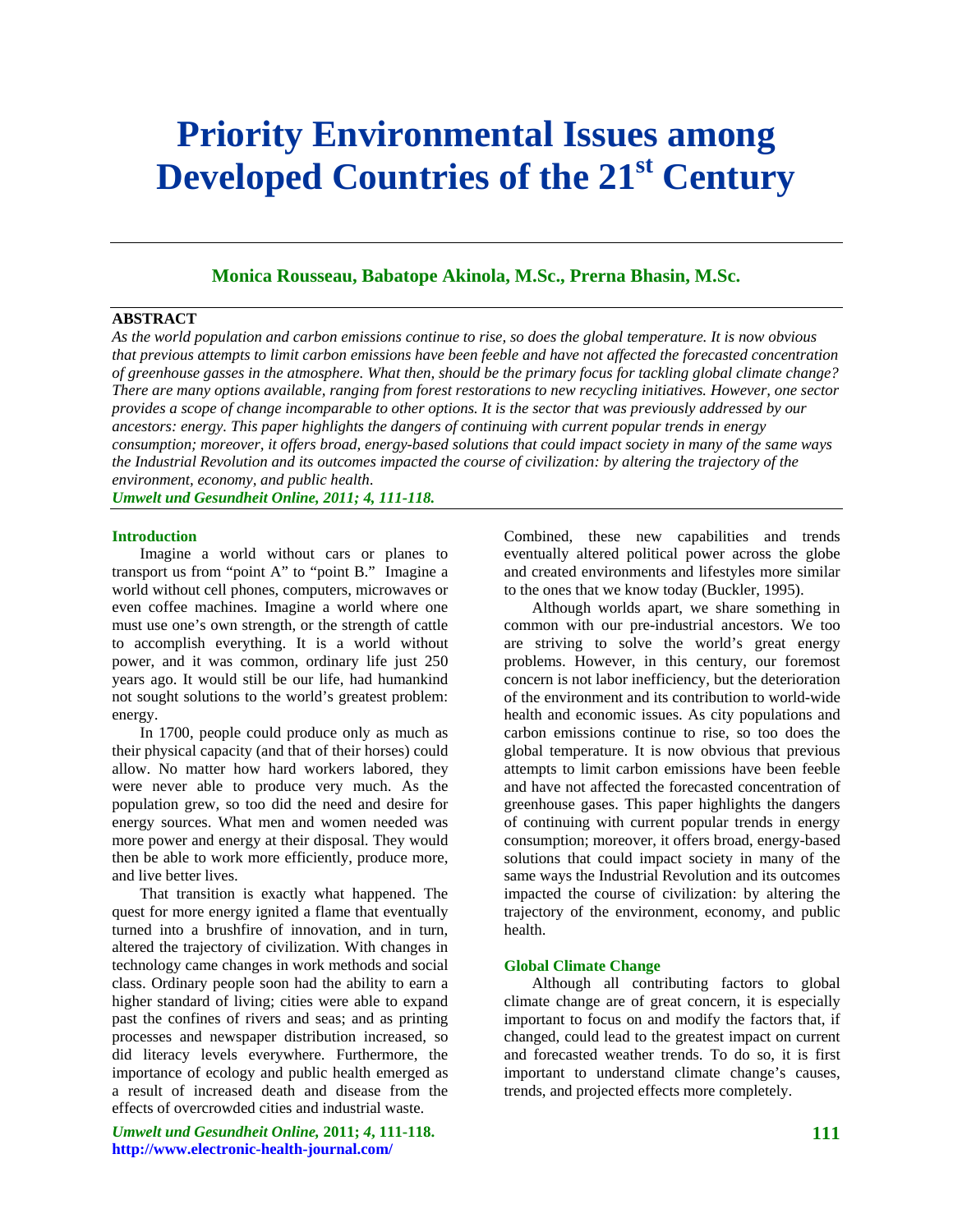There are two main views of climate change as portrayed by the Intergovernmental Panel on Climate Change (IPCC) and the United Nations Framework Convention on Climate Change (UNFCCC). The IPCC (2007) refers to climate change as a statistically significant variation in either the mean state of the climate or in its variability. The IPCC adds that this change persists for an extended period (typically decades or longer) and may be due to natural processes *or* to persistent anthropogenic changes in the composition of the atmosphere. On the other hand, the UNFCCC (1994) voices climate change to be a change of climate that is attributed to human activity. This human activity directly or indirectly alters the composition of the global atmosphere, in addition to natural climate variability observed over comparable time periods. Although the causes of climate change are often disputed within the scientific community, most climate scientists share the belief that global warming patterns *are* occurring *now,* and will continue to persist. Scientists forecast a temperature rise of 2.5 to 10 degrees Fahrenheit over the coming century. To put this in perspective, at the end of the last ice age, when the northeast United States was covered by more than 3,000 feet of ice, average temperatures were only 5 to 9 degrees cooler than today (IPCC, 2007).

In accordance with the IPCC perspective of climate change, Lutgens and Tarbuck (2007) assert that the climate change phenomenon is not new, but has occurred slowly over time by natural processes. Volcanic ash, windblown dust, smoke, salt particles, pollen, spores, and other elements are naturally occurring pollutants that make air impure. However, anthropogenic activities like transportation and the use of fossil fuels to generate electricity have increased the rate of pollution and have thus catalyzed the naturally slow occurring process of climate change. Substances like sulfur dioxide, nitrogen oxide, carbon monoxide, particulate matter, volatile organic compounds, and lead are capable of causing serious environmental problems when released into the atmosphere. The gases in particular have significant effects. These gases, known as greenhouse gases, reproduce the greenhouse effect in the atmosphere, thus trapping heat from escaping the earth. Continuous and enormous releases of these substances have contributed to the type of climate change known as global warming.

In addition to polluting the air, sulfur and nitrogen oxides (formed as byproducts of combustion and industrial activity) are transformed into acids during complex atmospheric reactions. During precipitation processes, these oxides combine with rainwater and manifest as acid rain. Acid rainfall is capable of changing the pH of lakes and rivers,

*Umwelt und Gesundheit Online,* **2011;** *4***, 111-118. http://www.electronic-health-journal.com/** 

thereby producing water that is toxic to fish and other aquatic life, and in general, altering complex environmental ecosystems. Lutgens and Tarbuck (2007) indicate that acid precipitation has already lowered the pH in thousands of lakes in Scandinavia and eastern North America.

Another consequence of climate change is the alteration of ocean life patterns. Small, photosynthetic phytoplankton grow in the wellilluminated upper ocean, forming the base of the marine food web, supporting the fish stocks we harvest, and underlying the biogeochemical cycling of carbon and many other key elements in the sea. Phytoplankton growth depends upon temperature and the availability of light and nutrients, such as nitrogen, phosphorus, silicon and iron. Most of the nutrient supply to the ocean's surface comes from the mixing and upwelling of cold, nutrient-rich water from below. Tropical and mid-latitude regions, experience limited vertical mixing (and therefore minimal phytoplankton growth) because the water column is stabilized by thermal stratification; i.e., light, warm waters overlie dense, cold waters. Global warming patterns may inhibit mixing even further and thus reducing the upward nutrient flow. Such relationships of ocean stratification and productivity have been observed in year-to-year variability of satellite ocean color data, a proxy for surface phytoplankton (Beherenfeld et al., 2006). According to GeoEYE's satellite data for 1997-2005, and NASA's Sea-Viewing Wide Field-of-View Sensor (SeaWiFS), phytoplankton declined in the tropics and subtropics during warm phases of the El Niño-Southern Oscillation (NASA, 2011).

The potential future effects of global climate change are broad; they could include frequent wildfires, longer periods of drought, and an increase in the number, duration, and intensity of tropical storms (NASA, 2011). Areas particularly sensitive to climate change include the Alps, Great Barrier Reef and oceans.

## **The Alps**

The Alps are particularly sensitive to climate variation; recent warming in this range has been roughly three times the magnitude of the global average. Climate models project even greater changes in the coming decades, including a reduction in snow cover at lower altitudes, receding glaciers, melting permafrost at higher altitudes, changes in temperature, and precipitation extremes.

Last century's global warming pattern caused virtually all Alpine glaciers to recede, resulting in an upward migration of Alpine plants at a rate of 0.5 - 4 meters per decade. Over time, it is likely that lowland plants will continue to drive Alpine species to ever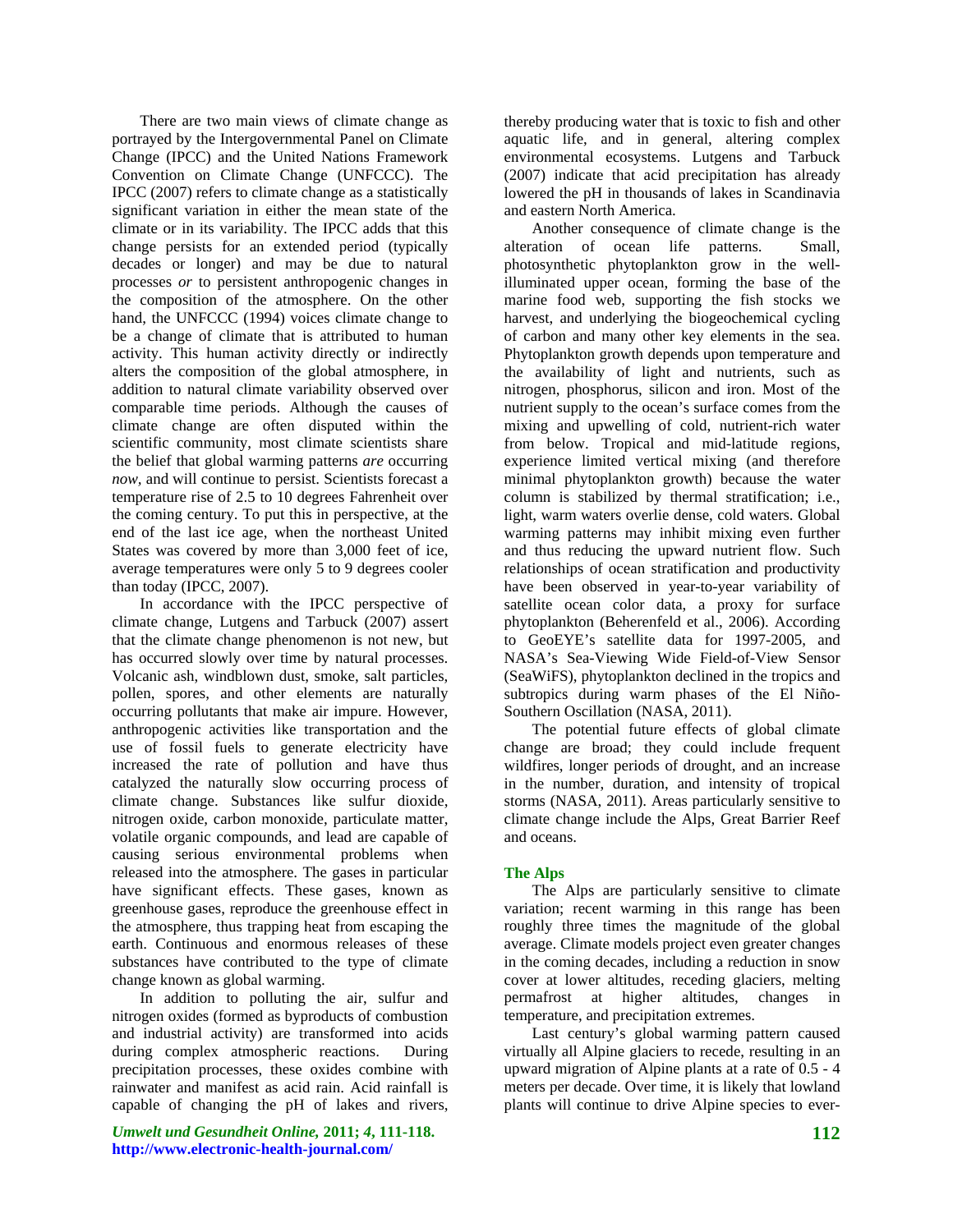higher altitudes, effectively forcing them into extinction. This shift is not unique to Alpine plants alone; exotic species from parks and gardens in the Southern Alps are experiencing the trend as well. Here, evergreen trees, and even palm trees, are invading the natural forests. The composition of plant species could continue to change with consequences as yet unknown for the whole food chain. Furthermore, climate change could cause an invasion of southern pathogens in the Alps. This invasion would further disrupt the region's plant life by bringing diseases against which the flora and fauna of the Alps have no defence. Global warming will also foster changes in rain and snowfall patterns and thus increase the frequency of extreme meteorological events, such as floods and avalanches. Last of all, higher temperatures also will degrade the permafrost layers, causing slope instability, thereby increasing the potential for rock falls and landslides.

## **The Great Barrier Reef**

The Great Barrier Reef of Australia is internationally renowned for its biodiversity. Its network of reefs (about 2,900 in all) is home to thousands of species. Extensive areas of sea grass meadows, mangrove stands, salt marsh and sand, and mud areas provide a diverse range of habitats for species. The diversity of the Great Barrier Reef makes it a particularly unique and valued ecosystem.

Many of the corals of the Great Barrier Reef are currently living at the upper edge of their temperature tolerance. Under the stress of waters that remain warm for too long, corals expel their photosynthesizing zooxanthellae (which provide up to 90% of the coral's energy requirements) and turn colorless, revealing their white calcium carbonate skeletons. At this stage the coral is still alive, and if the water cools, the coral can regain its zooxanthellae. If the water does not cool within about a month, the coral will die of starvation.

The vulnerability of coral to climate change has received considerable attention, as the impact on it has already been observed. Coral bleaching has begun to increase in frequency and severity due to rising sea temperatures. These events have led some experts to claim that coral reefs around the world are "in crisis" (International Union for Conservation of Nature [IUCN], 2010). Mass coral bleaching has occurred worldwide, devastating reefs in some regions including the Maldives, Seychelles and Palau.

Although only approximately five percent of reefs in the Great Barrier Reef were severely damaged in each of the 1998 and 2002 mass coral bleaching events, projections of future water temperatures suggest coral bleaching could become

*Umwelt und Gesundheit Online,* **2011;** *4***, 111-118. http://www.electronic-health-journal.com/** 

an annual event in the course of this century. Such projections, as formulated by the UNFCCC (2007), state that the Great Barrier Reef is at grave risk and will be "functionally extinct" by 2030.

## **Oceans**

One of the most striking trends resulting from global climate change is the decline in Arctic sea-ice. September Arctic ice-cover from 2002 through 2006 was 18% lower than pre-1980 ice-cover, and some models predict near ice-free conditions by 2040. Recent studies of the Greenland ice sheet highlight alarming increases in melting surfaces over the summer. Percolation of melted water to the base of the ice sheet could lubricate ice flow and potentially greatly accelerate ice loss and sea-level rise. These new findings have not been fully incorporated into projected sea-level rise estimates; consequently, they may be underestimated.

Over half of the human carbon dioxide emissions in the atmosphere are absorbed by the ocean and land biospheres (Sarmiento & Gruber, 2002). The excess carbon that is absorbed by the ocean results in increased ocean acidity. The physical and chemical mechanisms by which this occurs are well understood. Once carbon dioxide enters the ocean, it combines with water to form carbonic acid and a series of acid-base products, resulting in a lowering of pH values. The amount and distribution of humangenerated carbon in the oceans are well determined from an international ocean survey conducted in the late 1980s and early 1990s (Sabine et al., 2004). The rate of ocean carbon uptake is controlled by ocean circulation. Most of the excess carbon is found in the upper few hundred meters of the ocean (upper 1,200 feet) and in high-latitude regions, where cold dense waters sink into the deep ocean. Surface water pH values have already dropped by about 0.1 pH units from preindustrial levels and are expected to drop by an additional 0.14 to 0.35 units by the end of the 21st century (Orr et al., 2005).

 Acidification harms shell-forming plants and animals including surface and deep-water corals, many plankton, and shellfish such as marine snails, clams, oysters, and lobsters (Orr et al., 2005). Many of these organisms provide critical habitat and/or food sources for other organisms. Emerging evidence suggests that larval and juvenile fish may also be susceptible to pH changes. Marine life has survived large climate and acidification variations in the past, but the projected rates of climate change and ocean acidification over the next century are much faster than experienced by the planet in the past except for rare, catastrophic events in the geological record.

Food-web interactions are often complicated; it is expected that some species will suffer under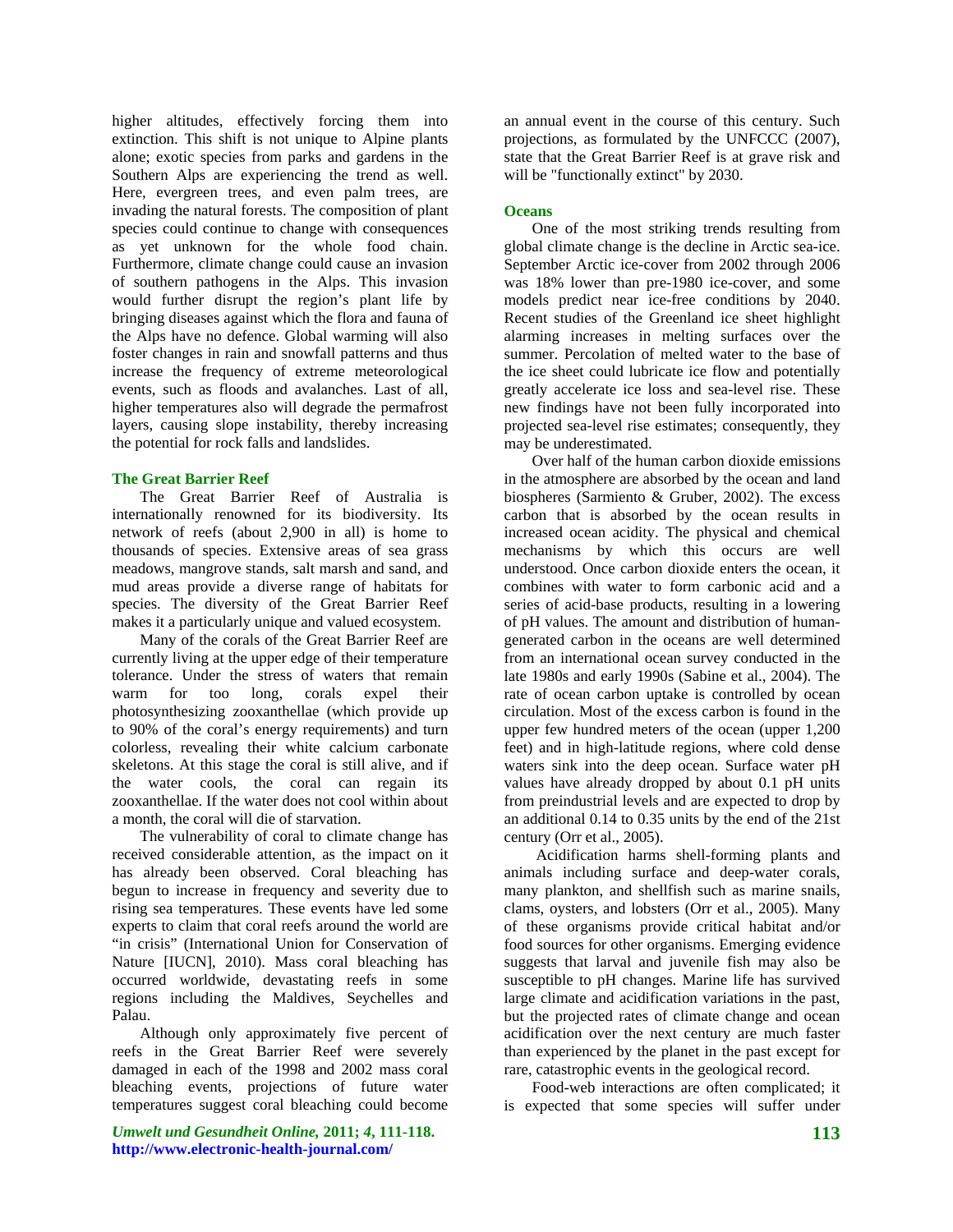climate change while others will benefit. Broadly speaking though, warm-water species are expected to shift pole-ward, which already appears to be occurring in some fisheries (Brander, 2006).

Biological transitions may be abrupt rather than smooth. Large-scale regime shifts have been observed in response to past natural variability. Regime shifts involve wholesale reorganizations of biological food-webs and can have large consequences for plankton, fish, marine mammals, and sea-birds. Thus, rather subtle climate changes or ocean acidification may have the potential to disrupt commercially important species for either fisheries or tourism. Decadal time-scale regime shifts have been documented in the North Pacific; in the southern ocean, observations show a large-scale replacement of krill, a food source for mammals and penguins, by gelatinous zooplankton known as salps.

Other factors also need to be considered. Species that spend part of their life-cycle in coastal waters will be impacted by degradation of near-shore nursery environments, such as mangrove forests, marshes and estuaries, because of sea-level rise, pollution, and habitat destruction. Rainfall and river flow perturbations will alter coastal freshwater currents, affecting the transport of eggs and larvae. Some of the largest fisheries around the world, for example off of Peru in South America, and the west coast of Africa, occur because of wind-driven coastal upwelling, which may be sensitive to climate change. Warming will reduce gas solubility, and thus, increases the likelihood of low oxygen or anoxia events already seen in some estuaries and coastal regions, such as off the Mississippi river in the Gulf of Mexico

## **Public Health**

During the height of the Industrial Revolution, it became clear to researchers like Edwin Chadwick that environmental cleanliness plays a large role on the public's health (Buckler, 1995). This concept sparked a mass cleaning of cities everywhere to reduce infirmity and disease. Since this first public health movement, authorities have come to realize that health is influenced by more than just the cleanliness of a population's immediate environment. Although important, environmental risk factors are not limited to waste, but expand to ocean currents and air molecule concentrations. Due to the growing understanding of climate change, it has become apparent that the environments of the world are interconnected: they equally impact the lives of all the world's inhabitants, regardless of location. Climate change has the power to alter global public health by fostering increases in microbes, food insecurity, and natural disasters, while also

*Umwelt und Gesundheit Online,* **2011;** *4***, 111-118. http://www.electronic-health-journal.com/** 

suppressing human immune responses (Moore, 2007).

#### **Emerging "Pests"**

One of the main concerns expected to stem from climate change is an increase of biting flies, insects, and vector-borne diseases (Healey et al. 2010). This trend is expected to occur due to adaptation and opportunistic tendencies. As the environment continues to change, many insects and microbes will be forced to adapt as a species. Adaptation rate is a challenge that many microbiologists, pharmacists and drug companies already face. Many species of microbes, such as tuberculosis and the common flu virus, already undergo rapid adaptation. These emerging diseases pose great threats to public health as they are unfamiliar to treatment methods and may prove to be particularly resistant to antibiotics.

In addition to the emergence of new strains of vectors and diseases, the abundance of pests is expected to increase as a result of global climate change due to increasing opportunistic conditions. Extreme weather patterns have consistently been followed by outbreaks of disease (Moore, 2007). It is partially because of this trend that many scientists analyze El Niño events so thoroughly. The El Niño effect, which produces extensive rainfall in some areas and droughts in others, has the capacity to foster many ideal habitats for pests. For example, in 1993 and 1994, after six years of drought, the southwestern United States experienced excessive rain. The surge in rainfall created an ideal environment for many insects and their consumers. Deer mice, vectors of hantavirus, flourished. Thus, hantavirus infection spread, killing 48% of the infected human population (Moore, 2007). Instances such as the spread of hantavirus vectors are expected to increase in congruence with the forecasted persistence of climate patterns. The World Health Organization (WHO) also predicts that many vectorborne diseases will migrate to areas that would normally be unsuitable to their natural environment (Moore, 2007). Such diseases (e.g., dengue fever) have already shown patterns of migration (Schneider, 2006). If the WHO is accurate in their predictions, insect-borne diseases could spread as far north as New York and affect as many as 620 million additional people (Moore, 2007).

#### **Food Insecurity**

 It has also been hypothesized that the large-scale effects on ocean currents may result in flare-ups of cholera due to increased marine reservoirs of the bacteria (Moore, 2007). Such opportunistic species not only pose the threat of vector and disease migration, but also food insecurity. If such reservoirs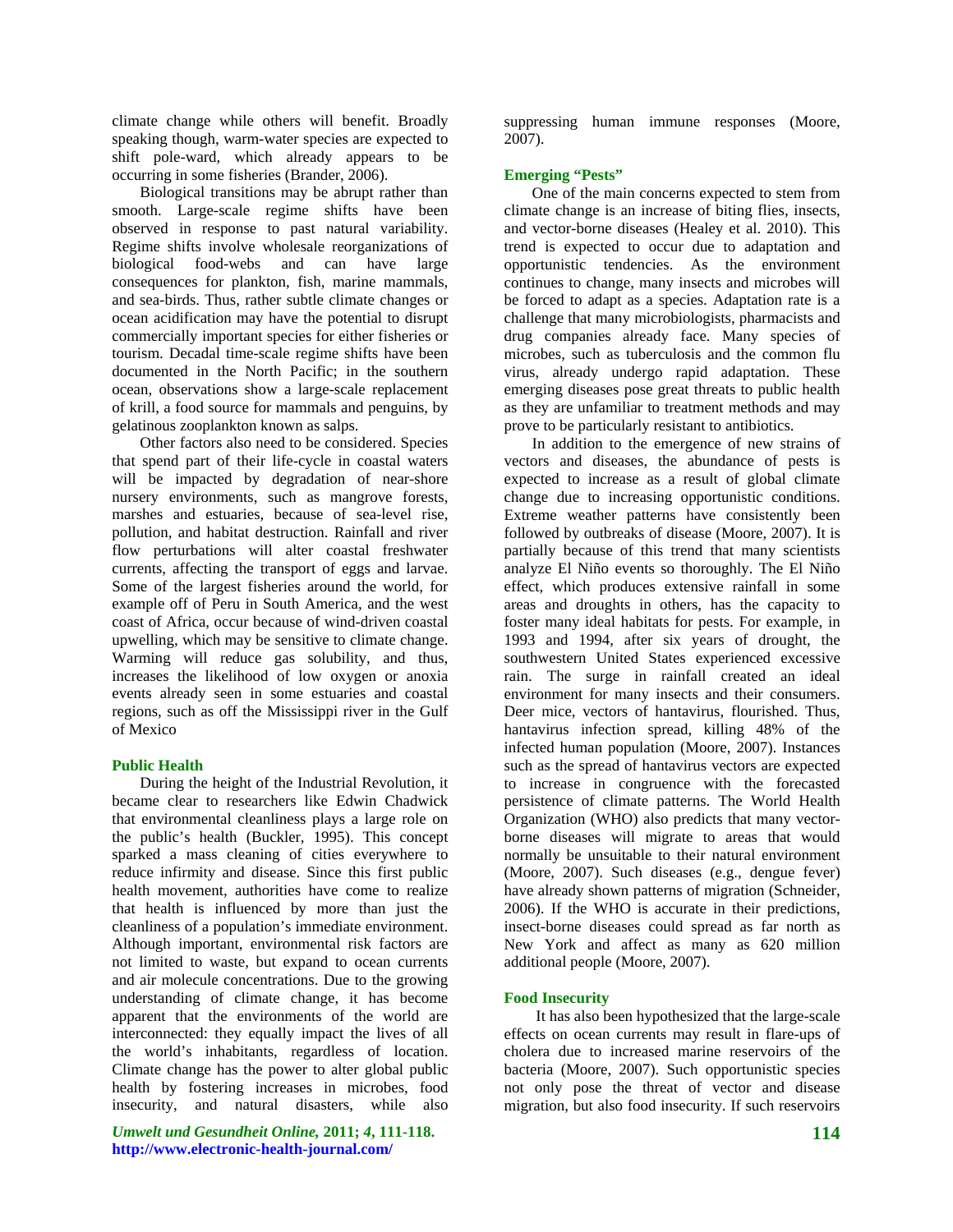were to continue to move to normally less warm coasts, vibrio cholera could be contracted by humans through the consumption of fish and shellfish. Similarly, as the climate changes, many opportunistic insects also pose both the threat of vector disease as well as food insecurity. As the environment grows to be more conducive for the proliferation of insects, the impact of pests on vegetation will continue to increase (Schneider, 2006).

#### **Natural Disasters**

Countless lives are greatly impacted from natural disasters such as hurricanes, tsunamis, flash floods, and heat waves. If the WHO is accurate in its prediction that the mean temperature of the planet could rise  $2.7^{\circ}$  F to  $8^{\circ}$  F by 2030 (Moore, 2007), up to 20% of the world's people could be displaced due to rising ocean levels alone (Schneider, 2006). Furthermore, it is predicted that precipitation patterns could alter the intensity and frequency of storms, especially hurricanes (Schneider, 2006) implying graver results than previously seen.

## **Suppressed Immune Systems**

 Although less observable than the aforementioned trends, strong correlations have been found between the increases of certain adverse health conditions and the rising levels of criteria air pollutants. Criteria air pollutants include carbon monoxide, nitrogen oxides, ozone, sulfur dioxides, and particulate matter. These pollutants are byproducts of fossil fuel combustion and greatly contribute to the climate warming patterns (Moore, 2007). These pollutants also have been implicated in numerous health adversities including problems such as asthma, reduced lung functions, emphysema, chronic bronchitis and other acute respiratory infections (Moore, 2007). In addition to these ailments, alterations to the atmosphere concentrations of ozone have shown to increase the risks of skin cancer, melanoma and cataracts (Schneider, 2006).

Although less obvious than other trends resulting from global warming, these impacts are by no means minute; in fact, they greatly influence the physiological response to the aforementioned health threats. According to Moore (2007), not only do the current weather patterns foster the growth of opportunistic infections and pests, but they also suppress the immune systems of the at-risk populations. In other words, a drought in a normally sodden area that favors opportunistic vectors of disease, such as rodents, insects, and microbes also could depreciate the immune systems of humans due to increased heat, UV radiation, and pollutants (Moore, 2007).

*Umwelt und Gesundheit Online,* **2011;** *4***, 111-118. http://www.electronic-health-journal.com/** 

To review, should extreme weather patterns continue, vector-borne diseases, food insecurity, natural disasters, and suppressed human immune systems are all expected to increase. With such a plethora of health complications arising from environmental changes, it is easy to understand why nearly all climate scientists believe that an increase in diseases is likely to be the most important threat that climate change poses to human health (Moore, 2007).

#### **Economics**

Until recently, there has been little opposition to the use of fossil fuels as a main source of power. In general, the dependence on fossil fuels has resulted from their relatively low cost, availability and extractability. Unfortunately, fossil fuels are nonrenewable, politically influenced, and contribute greatly to pollution and climate trends. These facts pose current and future economic issues for all countries.

As the world becomes increasingly interdependent, the need to have stronger internal economies intensifies. As noticed in current news, political events in one country can lead to economic repercussions elsewhere. This domino effect poses great risk to many western nations that depend on foreign oil as a reliable energy source. As such conditions are not easily controlled or predicted, it is in the interest of most countries to increase energy self-reliance. Unfortunately, countries only have a limited supply of fossil fuels. Therefore, it would be unsustainable "to put all of our eggs in the fossil fuel basket." At some point the transition from fossil fuels to a more reliable source of energy will (and must) occur. The effects on the environment from fossil fuels may accelerate this transition.

As we continue to utilize fossil fuels, we continue to emit greenhouse gases; thus we contribute to another economic issue: natural disasters. Although many places, identified as "natural disaster prone areas," are given careful attention, efforts are mainly dedicated to lessen the aftermath of disasters - not to stop or avoid them. Unfortunately, even with surveillance systems to alert inhabitants, the magnitude of destruction caused by natural disasters is devastating. Apart from the impacts on individual lives, these phenomena strongly influence the economy of the world by affecting agriculture, energy use, transportation, water resources, and industries. As estimated by Japan and the World Bank, the cost of the recent earthquake disaster in Kesennuma is worth about \$300 billion (2010). About 11,000 lives were lost and about 189 billion Euros will be needed to rebuild the eastern part of Japan which the Japanese minister estimated to last approximately five years (World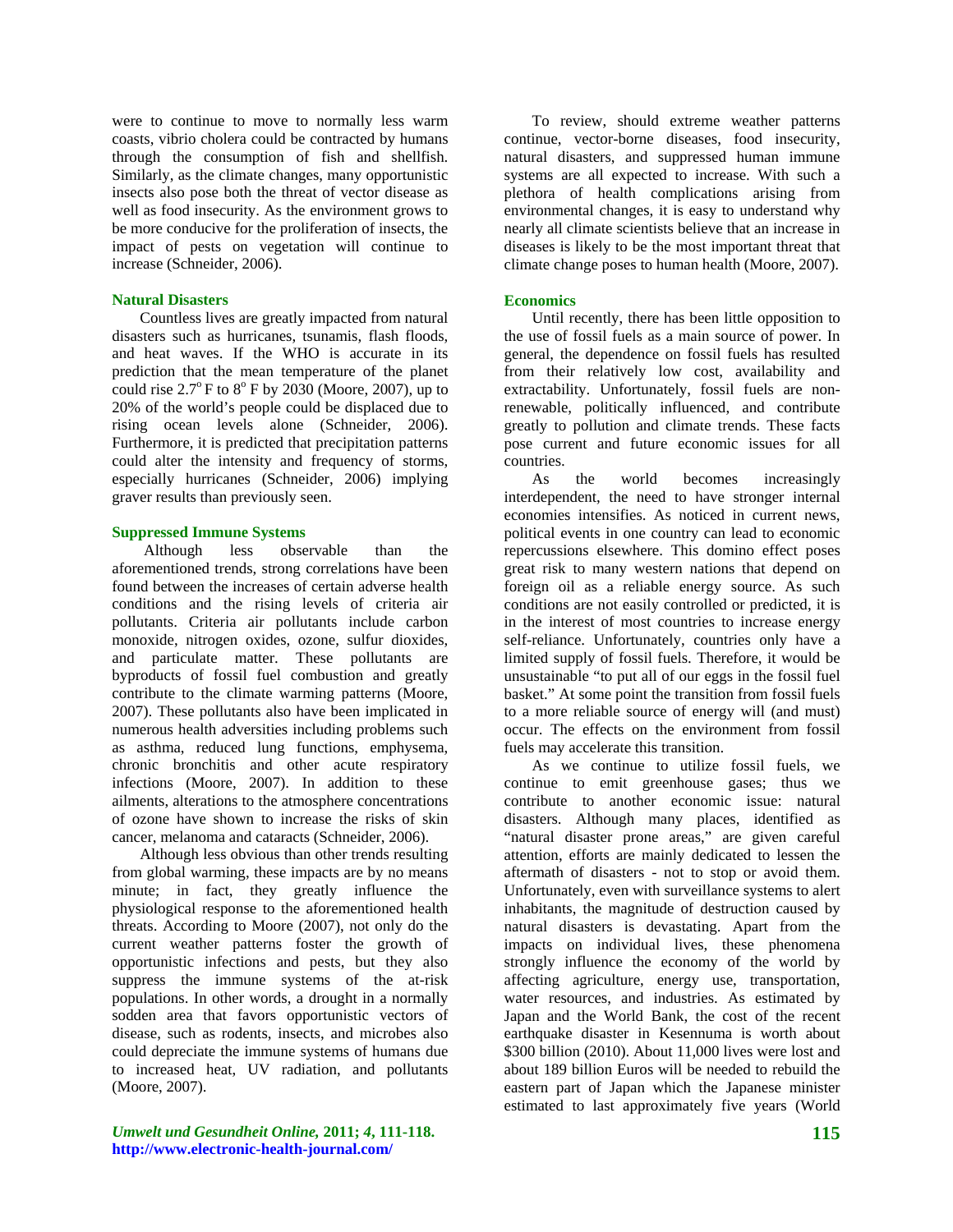Bank, 2010). The magnitude of destruction has been compared only to the same destruction at the time of World War II (World Bank, 2010).

The United States, despite being a world power, has not been able to control the occurrence of natural disasters either. The U.S. has had its fair share of disasters with mudflows in California, tornadoes in the Midwest and hurricanes causing several deaths and destruction worth billions of U.S. dollars. According to the National Oceanic and Atmospheric Administration (NOAA), "the four hurricanes that struck the US in August and September 2004 collectively caused more than \$40 billion in damages and 152 deaths" (2007). Hurricane Katrina alone caused about 1,800 deaths and destroyed about \$130 billion worth of property.

Such economic costs are astounding. Primary prevention has consistently proven to be more costeffective than secondary or tertiary prevention methods (Institution for Work and Health [IWH], 2006). Given the costs and figures of natural disasters, it seems prudent to implement such a method to environmental preservation by reducing the usage of factors that contribute to the incidence of natural disasters.

## **Implications of Energy Interventions**

In summary, the globe's changing weather patterns are affecting the world's environment, health, and economy. Although many factors contribute to the changing climate trends, there is one component of the global warming equation that we can greatly reduce ourselves. Making changes in our energy technology has the capacity to slow the progression of global warming, hinder the progression of vector-borne diseases, reduce malhealth effects due to pollution and climate change sequelae, and solidify domestic and global economies.

The last two benefits of energy interventions are of particular interest to the many citizens and scientists who are not convinced that global warming is significantly influenced by human behaviors. Despite the debate of responsibility, there is agreement that our energy sources are harmful to human health and are unsustainable in the long run (Ratliff & Smith, 2005). Therefore, scientists and citizens who don't agree with the concept of anthropogenic contributions to climate change should still find investing in newer energy sources important, as doing so *will* increase our health and economy. In particular, the implications of cleaner, more reliable and more efficient energy on economies are vast. According to researchers like Steven Pacala and successful businessmen like Richard Branson, climate sector innovations will

*Umwelt und Gesundheit Online,* **2011;** *4***, 111-118. http://www.electronic-health-journal.com/** 

create more wealth than any other sector for the next decade due to the increasing desires to preserve our ecosystems and bank accounts (Apsell & Hamilton, 2011). New energy technology is one growing industry that has the potential to decrease climate change and wasteful spending.

## **Developed Countries' Responsibility**

In the 19th century, many countries began to emerge as "great nations," categorized by large increases in population growth, urban city development and giant industries. These nations, known today as the "developed nations" are categorized according to their National Income (NI), Gross Domestic Product (GDP), level of industrialization and the Human Development Index (HDI). These countries, which are concentrated in Europe, North America, Oceania and Asia, all have high HDIs, are highly industrialized, and have high GDPs.

Scientific evidence has shown a correlation between industrialization and pollution. Furthermore, evidence shows that a greater percentage of pollution comes from the major fossil fuel consumers of the industrial developed countries (UNFCCC, 1997). Unfortunately, despite the location of the source, developing countries will suffer most of the consequences of climate change because of little capacity to address the resultant stressors (Paavola & Adger 2005). Mutual understanding between those responsible for the problem and the sufferers must be reached if there is to be a solution (Dessai & Risbey, 2005).

As the developed countries have had a bigger role in the onset of global warming by releasing greenhouse gases into the atmosphere, and as the less developed countries bear a greater burden as a result of these actions, it would be appropriate for the developed countries to aid the third world countries should they experience consequences from climate change. Such a response would not be unusual for the developed countries; groups of countries are already giving assistance to the third world countries in terms of developmental aid and aid to fight poverty. Organized into a body known as the Organization for Economic Cooperation and Development (OECD), their major responsibility has been to render assistance to third world countries and to steer global trade (OECD, 2001). Supporting the fight against global warming and assisting countries with its sequelae would fall under this responsibility. According to the UNFCCC (2007), the "common but differentiated responsibilities" term was coined in the 1992 conference to confront the issue of global warming. It was stated categorically that all countries should be responsible for the issue of global change,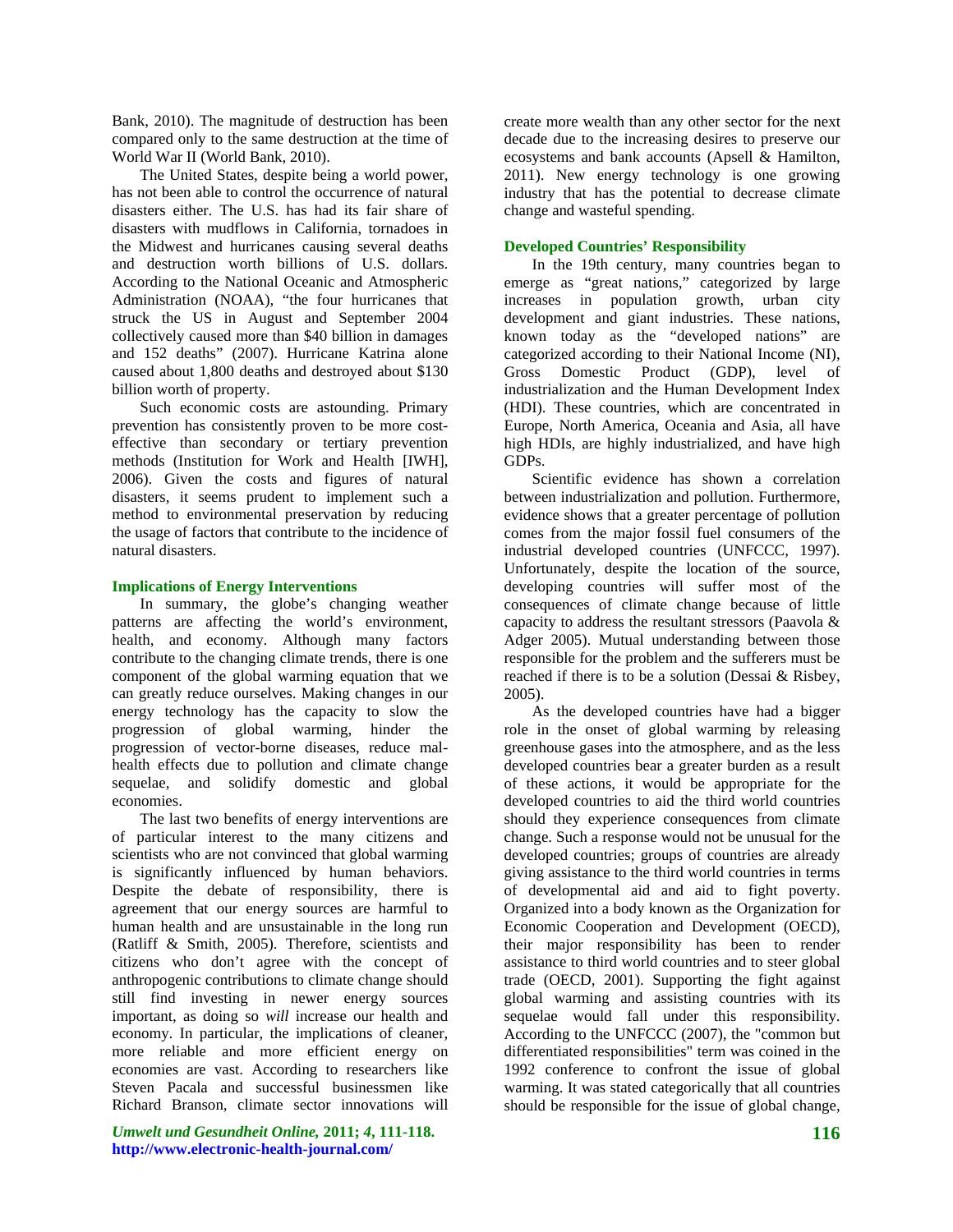but the primary responsibility should rest with developed countries.

### **Ideas for the Future**

In the past, measures were taken in the form of treaties to control the progression of global warming. Unfortunately, treaties such as the Kyoto protocol were of little success due to the binding nature of the agreements. It was no surprise that major world economies refused both the ratification of the Kyoto and commitment to reduce emissions. Reasons given were economic (as greater industrial activities depend on emission). Other reasons were based on lifestyle.

Although the idea to restrict the amount of greenhouse gases is effective, it was not feasible for all countries to do so without major lifestyle changes. For some developed nations, particularly the U.S., lifestyle was based on extravagant luxuries such as gas-guzzling vehicles. Affordable SUVs with efficient mileage were not existent at the time. Forcing citizens and industries to change their way of life to comply with a treaty was unacceptable to Americans. However, if perceived barriers such as cost and lifestyle change were decreased, it is likely that more people would be willing to accept the treaty. In other words, nations must have tools to reach the collective goal of reduced emissions.

Thus, the focus of developed nations on environmental issues for the current decade should be to invest and implement in new energy conserving technologies. Apart from the already impactful 'greener' hybrid vehicles and safer nuclear power plants such as the AP1000 model, developed nations should also invest in other cleaner energy sources that leverage waste sources and the sun. One investment that is particularly promising is fortified solar panels produced by Suntech in China. Zhengrong Shi has successfully remodeled solar panels to be more efficient by making the plates' metal lines thinner and closer together so as to maximize surface area. In doing this, the electrons that are emitted from photon impact have less traveling distance to generate electricity. Therefore, the technology is more efficient, and cost-effective. Suntech can now produce in two days what it used to produce in a year (Apsell & Hamilton, 2011). Needless to say, the success of Zhengrong Shi is a prime example of the economic potential that innovative energy technology holds.

#### **Conclusion**

In conclusion, the globe's changing weather patterns are affecting the world's environment, health, and economy. Although numerous factors have contributed to the new climate trends, there is one component of the global warming equation that we can greatly reduce ourselves. Making changes in our energy technology has the capacity to slow the progression of global warming, reduce negative health effects due to pollution and climate change sequelae, and solidify the global economy. Investing in such technologies will provide countries with the tools they need to comply with effective treaty agreements. Together, if all countries employ the new tools, previously unforeseen outcomes could be achieved. As in the pre-industrial age, we are faced with a growing population and a growing need for more –and different- energy. Our present standard of living tells us the result of their innovation. Only the future holds what our technologies will bring to the world.

#### **References**

Apsell, P. (Producer), & Hamilton, D. (Director). (April 2011). *Power surge* [Motion picture]. United States: Nova.

Brander, K. (2006). Assessment of possible impacts of climate change on fisheries. Externe Expertise füf das WBGU-Sondergutachten "Die Zukunft der Meere—zu warm, zu hoch, zu sauer," Berlin: WBGU.

Buckler, M.H. (1995). A history of western society. Princeton, NJ: Houghton Mifflin Co.

Desai, S., Lu, X., & Risbey, J.S. (2005). On the role of climate scenarios for adaptation planning. *Global Environmental Change, 15*(2), 87-97.

Healey, G.K. Magner, K.M. Ritter, R. Kamookak, R. Aningmiuq, A. Issaluk, B., et al. (2011). Community perspectives on the impact of climate change on health in Nunavut, Canada. *Arctic*, *64*(1), 89-97.

International Union for Conservation of Nature. (2010). Retrieved August 29, 2011from: [www.iucn.org](http://www.iucn.org/).

Intergovernmental Panel on Climate Change. (2007). Retrieved August 29, 2011 from: [www.ipcc.ch.](http://www.ipcc.ch/)

Institute for Work and Health. (2006). Primary, secondary, and tertiary prevention. Retrieved August 29, 2011 from: [http://www.iwh.on.ca/primary](http://www.iwh.on.ca/primary-secondary-tertiary-prevention)[secondary-tertiary-prevention.](http://www.iwh.on.ca/primary-secondary-tertiary-prevention)

Lutgens, K.F., & Tarbuck, E.J. (2007). *The atmosphere: an introduction to meteorology*. Upper Sadder River, NJ: Prentice Hall.